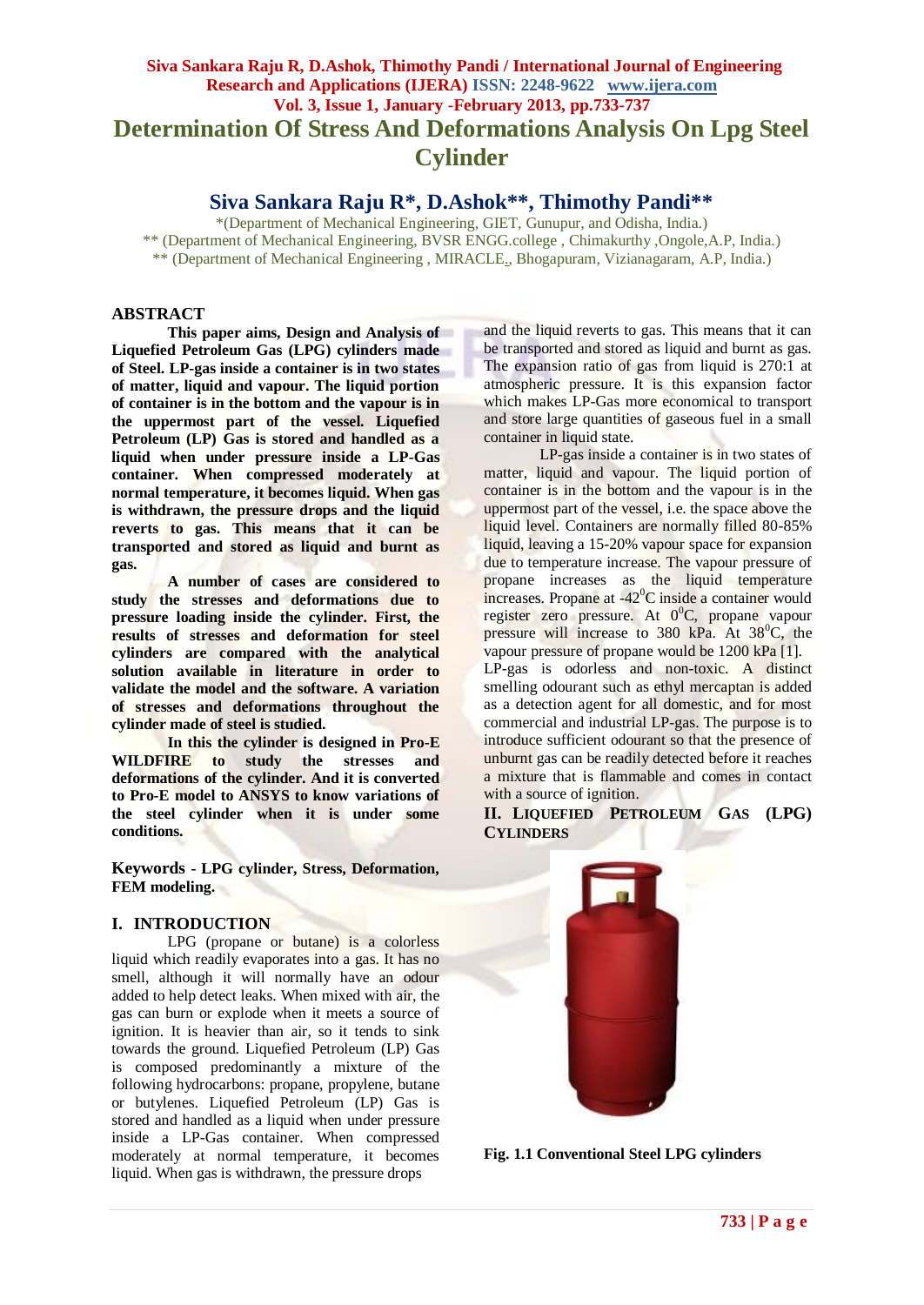LPG is supplied in pressurised cylinders to keep it liquefied. The LPG (Liquefied Petroleum Gas) Cylinders (fig.1.1), from past many years, are being manufactured in our country from the very conventional metallic material such as steel. The weight of the cylinder becomes more as density of steel is higher compared to other light weight materials. In household applications, thrust should be given towards use of low density materials so that the weight will come down. With the advancement of low-density materials like FRP [2] (Fiber Reinforced Plastic) Composites, we can think of producing LPG cylinders with FRP to reduce its weight in future.

The present work deals with the Finite Element Analysis of LPG cylinders made of conventional material (such as steel).

## **III. INDENTATIONS AND EQUATIONS**

# **IV. LPG CYLINDER MADE CALCULATIONS [3]**

#### **Input Specifications**

|                                                   | Empty gas cylinder weight= $15.9 \text{ kg}$ (with frames |  |  |  |  |  |
|---------------------------------------------------|-----------------------------------------------------------|--|--|--|--|--|
| and holders)                                      | $\approx$ 13.0 kg (without frames)                        |  |  |  |  |  |
| Gas weight                                        | $=14.2kg$                                                 |  |  |  |  |  |
| Volume of the Gas                                 | $= 47.8$ liters                                           |  |  |  |  |  |
| Perimeter                                         | $= 102$ cm                                                |  |  |  |  |  |
| Assumptions: (1) End dome is hemispherical        |                                                           |  |  |  |  |  |
| (2) Cylinder has been modeled without end frames. |                                                           |  |  |  |  |  |

Thickness of the cylinder  $= 2.4$ mm $\sim$ 2.5mm

#### **Analytical Calculation for LPG Steel cylinder A. Cylindrical portion**

HoopStress,  $\sigma_H = \frac{p a}{\lambda} = \frac{1.2 \times 320}{0.025} = 76.8 Mpa$ *t*  $p_H = \frac{pd}{2t} = \frac{1.2 * 320}{2 * 2.5} = 76.8$ 1.2\*320 2  $\sigma_{\mu} = \frac{p u}{r} = \frac{1.2 \times 320}{1.2 \times 10^{-7}}$ ..(1)

Longitudinal

stress,  $\sigma_L = \frac{p a}{l} = \frac{1.2 \cdot 320}{1.2 \cdot 5} = 38.4 Mpa$ *t*  $L = \frac{pd}{4t} = \frac{1.2 * 320}{4 * 2.5} = 38.4$ 1.2\*320 4  $\sigma_L = \frac{p a}{r} = \frac{1.2 \cdot 320}{1.2 \cdot 5} = 38.4 Mpa$  ...(2)

Longitudinalstrain,

$$
\varepsilon = \frac{\sigma_L}{E} = \frac{38.4}{207 * E3} = 0.000185...(3)
$$

Longitudinal

Deformation,  $\delta = \frac{\Pr^2(1 - v)}{2Et} = 0.050$  mm  $\delta = \frac{\Pr^2(1-\nu)}{2} = 0.050 \, \text{mm} \dots (4)$ 

#### **b. Hemispherical End dome portion** Hoop stress,

1.2\*320

*Mpa t*  $L = \frac{pd}{4t} = \frac{1.2 * 320}{4 * 2.5} = 38.4$ 4  $\sigma_L = \frac{p u}{r} = \frac{1.2 \times 320}{1.12 \times 10^{12}} = 38.4 M p a \dots (5)$ 

# **LPG Cylinder wall thickness calculation**

Since the thickness of LPG cylinder is not provided by the manufacturer, it has been approximated using following approach.

Perimeter of Cylinder, P =102cm

Diameter of Cylinder, D =  $102/\pi$  = 32.46 cm  $=$ 324.6mm

$$
D_O \cong 325 mm
$$

Radius of Cylinder =162.5mm **Note:** Here mean radius (160mm) has been taken for modeling. Empty gas cylinder weight  $= 15.9$ kg (with frames and holders)  $\approx 13.0$ kg (without frames) Gas weight =  $14.2kg$ Assumption: End dome is hemispherical. **2.4 Cylindrical Portion**

 $D_0 = 325$ mm  $D_i = (325-2t)$  mm t= Thickness of the cylinder. Volume =  $V_1 = \pi / 4(D_0^2 - D_i^2) \times L$  .....(6)  $= \pi /4 (325^2 - (325-2t))^2$   $\times$   $L = \pi/4 (1300t-4t^2)$  $\times$  360 **2.5 END PORTION [4]**  Volume=V<sub>2</sub>=4\3  $\times$  8  $\pi$ D<sup>3</sup> =  $\pi$ \6 (DO<sup>3</sup> – Di<sup>3</sup>) ... (7)  $= \pi \sqrt{6} \left\{ (325)^3 - (325-2t)^3 \right\}$  $=\pi\sqrt{6}$  {(325<sup>3</sup>) – [(325<sup>3</sup>) – (2t<sup>3</sup>) – 3 × 325 × 2t (325– 2t)]} =  $\pi$ \6 [8t<sup>3</sup>+633750t-3900t<sup>2</sup>] Total Volume  $V=V_1+V_2$  ... (8)  $=\pi\sqrt{4}$  (468000t-1440t<sup>2</sup>) + $\pi$  \6 (8t<sup>3</sup>+633750t- $3900t^2$ Mass=volume × density ....(9) Density=7.8gm\cm<sup>3</sup> = 7.8e-3 gm\mm<sup>3</sup>  $V = [32t<sup>3</sup>-(15600+8640t<sup>2</sup>) + (2535000+2808000) t]$  $mm<sup>3</sup>$ =  $24*13000*1000$  mm<sup>3</sup>

 $7.8 * \pi$ Or  $32t^3 - 24240t^2 + 5343000t = 12732395.45$ 

Or  $32t^3 - 24240t^2 + 5343000t - 12732395.45 = 0$ After solving above equation, Thickness of the cylinder = **2.4mm ~ 2.5 mm**

# **V. GEOMETRIC MODEL**

The geometry of the gas cylinder [5] is shown in fig.2. It has been approximated by hemispherical ends of 160mm radius. Length of the cylindrical portion is 360mm. The total length of the cylinder is 680mm.



#### **Fig 2:Geometric model of LPG cylinder without end frames**

# **VI. MATERIAL PROPERTIES**

The material used is steel for which material properties are listed below.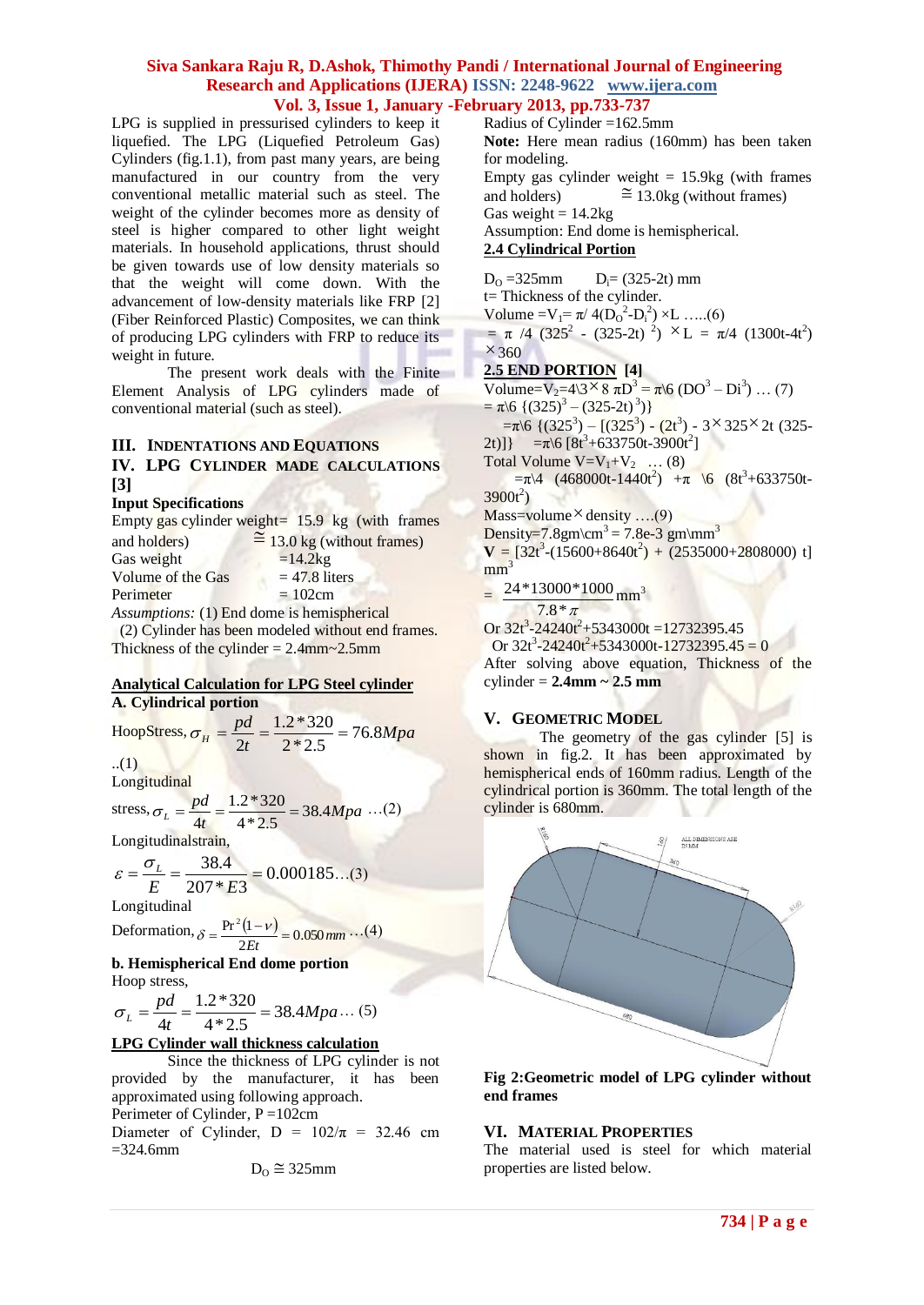

**Fig 3: 3-D View of the geometric model**

# **VII. LOADS AND BOUNDARY CONDITIONS**

The figure 4 is the finite element model of the steel cylinder. Mapped mesh has been done for this model taking size control as  $28 \text{ X } 4$  along the circumference of hemisphere and size control 40 along the longitudinal length of the cylinder.[7]

An internal pressure load of 1.2 MPa has been applied as shown in fig.6. To simulate a proper boundary condition, the mid symmetrical nodes of the cylinder are fixed in X-degree of freedom ( $Ux =$ 0) as shown in fig.5. Here it has been assumed that the mid plane deformation along x-direction is zero.







**Fig 5 Boundary condition applied on cylinder** 



**Fig 6 Internal pressure applied on Steel cylinder** 

# **VIII. RESULTS AND DISCUSSIONS**

The longitudinal (X-component) Displacement contour plot is shown in fig.7. For which the maximum displacement is occurring at the extreme points in the x-direction. Maximum Longitudinal displacement  $= 0.0332$  mm



## **Fig 7 Longitudinal Displacement (in mm) plot for steel cylinder**

The longitudinal (X-component) Stress contour plot is shown in fig.8. For which the maximum stress is occurring at the mid plane at which the cylinder is constrained along the longitudinal direction (x-direction).



## **Fig 8 Longitudinal stress (in MPa) contour plot for steel cylinder**

The Hoop (Y-component) Stress contour plot is shown in fig.9. Maximum Hoop stress = 79.30 MPa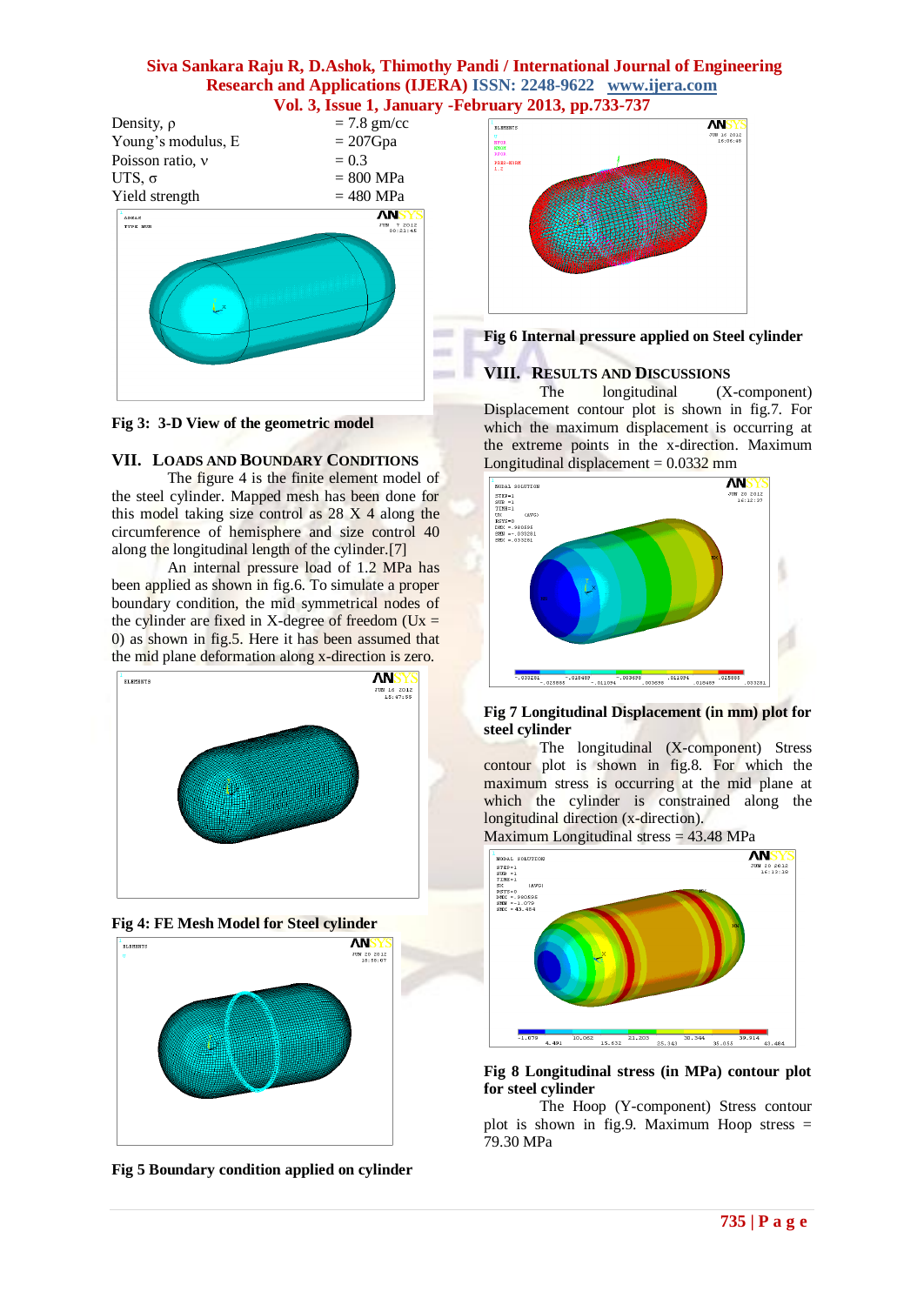

#### **Fig 9 Hoop stress (MPa) contour plot for steel cylinder**

The figure 10 is the figure showing the Vonmises stress plot for steel cylinder .For which the Maximum Vonmises stress =68.81 MPa and the yield strength of the steel is 480 MPa. So, the maximum stress occurring is within the limits and the design is safe. Maximum Vonmises stress  $=68.81 \text{ MPa}$ 



**Fig 10 Von-mises stress contour plot for steel cylinder**

The figure 11 shows the nodes which are selected to draw the Longitudinal Displacement variation graph (fig 12) and the Longitudinal Stress variation graph (fig 13) for Steel Cylinder.



**Fig 11: Nodes selected along the axis**







#### **Fig: 13 Longitudinal Stress variations Graph for Steel Cylinder**

The detailed results of FE analysis as well as classical method for the cylinder are listed below.

|  | Table 1: Comparison of results for steel |  |  |
|--|------------------------------------------|--|--|
|  |                                          |  |  |

| Sl.No | <b>RESULTS</b>                     | FE<br><b>METHOD</b> | <b>CLASSICAL</b><br><b>METHOD</b> |
|-------|------------------------------------|---------------------|-----------------------------------|
|       | Longitudinal<br>stress, MPa        | 43.48               | 38.4                              |
|       | Hoop<br>stress,<br><b>MPa</b>      | 79.3                | 76.8                              |
| 3     | Von-mises<br>stress, MPa           | 68.81               | 66.5                              |
|       | Longitudinal<br>Deformation,<br>mm | 0.033               | 0.05                              |



**Fig: 14 Stress variations Graph comparison results for Steel Cylinder**